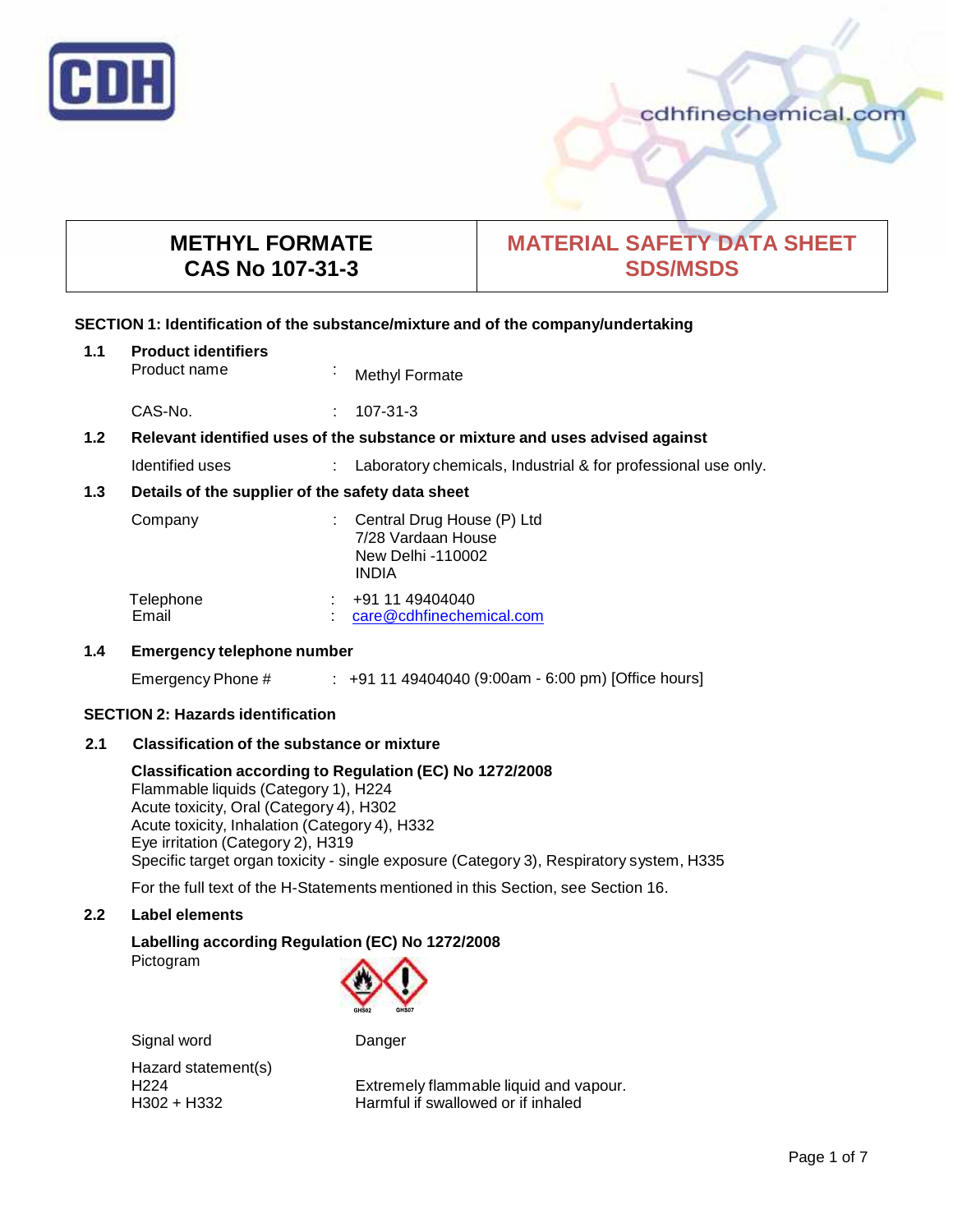| H <sub>3</sub> 19<br>H <sub>335</sub>    | Causes serious eye irritation.<br>May cause respiratory irritation.                                                                 |
|------------------------------------------|-------------------------------------------------------------------------------------------------------------------------------------|
| Precautionary statement(s)               |                                                                                                                                     |
| P <sub>210</sub>                         | Keep away from heat, hot surfaces, sparks, open flames and other<br>ignition sources. No smoking.                                   |
| P <sub>261</sub>                         | Avoid breathing vapours.                                                                                                            |
| $P305 + P351 + P338$                     | IF IN EYES: Rinse cautiously with water for several minutes. Remove<br>contact lenses, if present and easy to do. Continue rinsing. |
| Supplemental Hazard<br><b>Statements</b> | none                                                                                                                                |

#### **2.3 Other hazards**

This substance/mixture contains no components considered to be either persistent, bioaccumulative and toxic (PBT), or very persistent and very bioaccumulative (vPvB) at levels of 0.1% or higher.

## **SECTION 3: Composition/information on ingredients**

#### **3.1 Substances**

| Synonyms                                                      | : Formic acid methyl ester                                                                                      |
|---------------------------------------------------------------|-----------------------------------------------------------------------------------------------------------------|
| Formula<br>Molecular weight<br>CAS-No.<br>EC-No.<br>Index-No. | $\therefore$ HCO <sub>2</sub> CH <sub>3</sub><br>$: 60.05$ g/mol<br>$107 - 31 - 3$<br>203-481-7<br>607-014-00-1 |
|                                                               |                                                                                                                 |

# **Hazardous ingredients according to Regulation (EC) No 1272/2008**

| Component             |              | <b>Classification</b>                          | Concentration |
|-----------------------|--------------|------------------------------------------------|---------------|
| <b>Methyl formate</b> |              |                                                |               |
| CAS-No.               | 107-31-3     | Flam. Lig. 1; Acute Tox. 4; Eye $\leq$ = 100 % |               |
| EC-No.                | 203-481-7    | Irrit. 2: STOT SE 3: H224.                     |               |
| Index-No.             | 607-014-00-1 | H302, H332, H319, H335                         |               |

For the full text of the H-Statements mentioned in this Section, see Section 16.

#### **SECTION 4: First aid measures**

## **4.1 Description of first aid measures**

#### **General advice**

Consult a physician. Show this safety data sheet to the doctor in attendance.

#### **If inhaled**

If breathed in, move person into fresh air. If not breathing, give artificial respiration. Consult a physician.

#### **In case of skin contact**

Wash off with soap and plenty of water. Consult a physician.

#### **In case of eye contact**

Rinse thoroughly with plenty of water for at least 15 minutes and consult a physician.

#### **If swallowed**

Do NOT induce vomiting. Never give anything by mouth to an unconscious person. Rinse mouth with water. Consult a physician.

## **4.2 Most important symptoms and effects, both acute and delayed**

The most important known symptoms and effects are described in the labelling (see section 2.2) and/or in section 11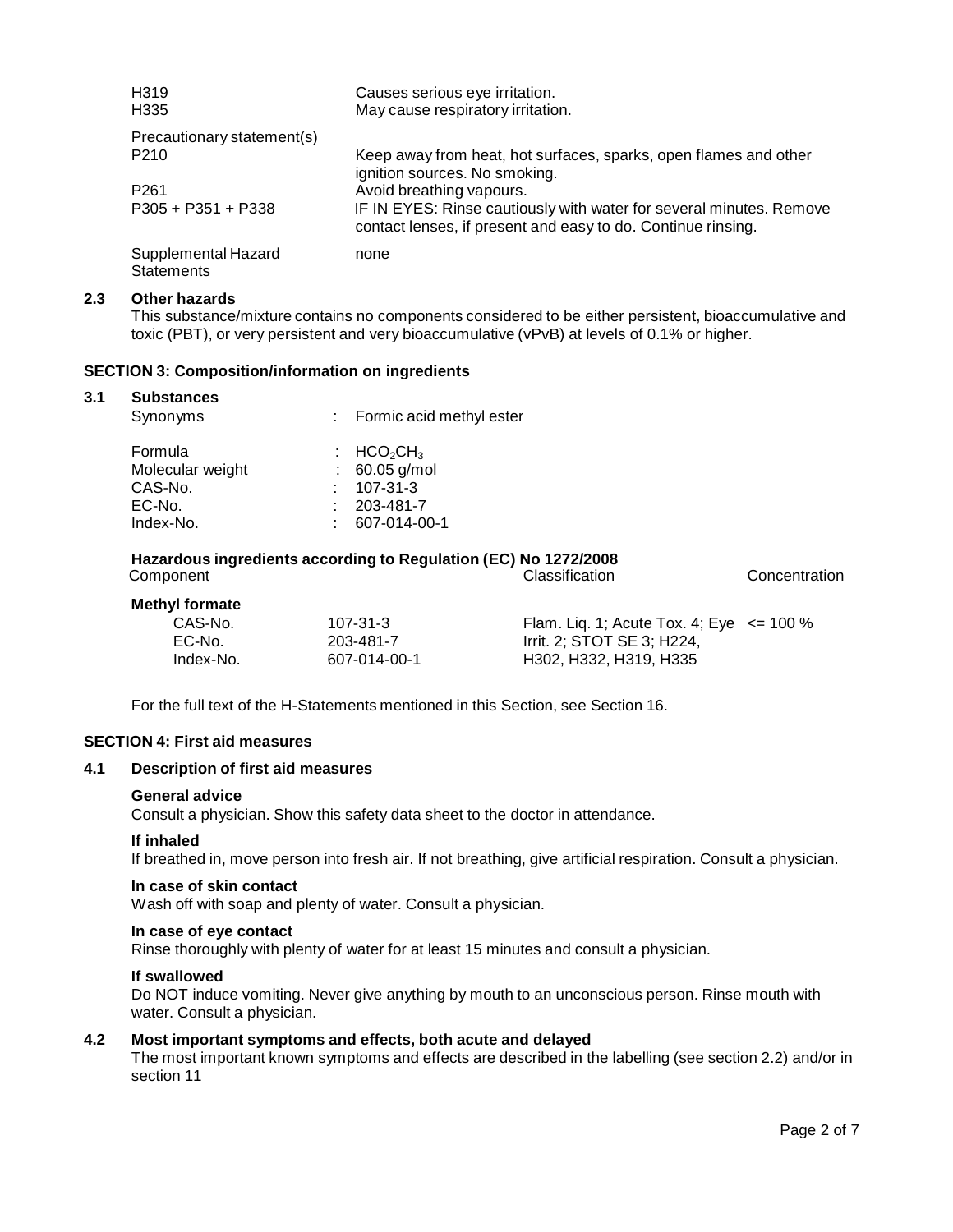## **4.3 Indication of any immediate medical attention and special treatment needed** No data available

#### **SECTION 5: Firefighting measures**

#### **5.1 Extinguishing media**

#### **Suitable extinguishing media** Use water spray, alcohol-resistant foam, dry chemical or carbon dioxide.

**5.2 Special hazards arising from the substance ormixture** Carbon oxides

# **5.3 Advice for firefighters**

Wear self-contained breathing apparatus for firefighting if necessary.

# **5.4 Further information**

Use water spray to cool unopened containers.

## **SECTION 6: Accidental release measures**

## **6.1 Personal precautions, protective equipment and emergency procedures**

Use personal protective equipment. Avoid breathing vapours, mist or gas. Ensure adequate ventilation. Remove all sources of ignition. Evacuate personnel to safe areas. Beware of vapours accumulating to form explosive concentrations. Vapours can accumulate in low areas. For personal protection see section 8.

## **6.2 Environmental precautions**

Prevent further leakage or spillage if safe to do so. Do not let product enter drains.

## **6.3 Methods and materials for containment and cleaning up**

Contain spillage, and then collect with an electrically protected vacuum cleaner or by wet-brushing and place in container for disposal according to local regulations (see section 13).

#### **6.4 Reference to other sections** For disposal see section 13.

## **SECTION 7: Handling and storage**

## **7.1 Precautions for safe handling**

Avoid contact with skin and eyes. Avoid inhalation of vapour or mist. Keep away from sources of ignition - No smoking.Take measures to prevent the build up of electrostatic charge.

For precautions see section 2.2.

## **7.2 Conditions for safe storage, including any incompatibilities**

Store in cool place. Keep container tightly closed in a dry and well-ventilated place. Containers which are opened must be carefully resealed and kept upright to prevent leakage.

Over time, pressure may increase causing containers to burst Refrigerate before opening. Storage class (TRGS 510): Flammable liquids

## **7.3 Specific end use(s)**

Apart from the uses mentioned in section 1.2 no other specific uses are stipulated

## **SECTION 8: Exposure controls/personal protection**

## **8.1 Control parameters**

## **8.2 Exposure controls**

## **Appropriate engineering controls**

Handle in accordance with good industrial hygiene and safety practice. Wash hands before breaks and at the end of workday.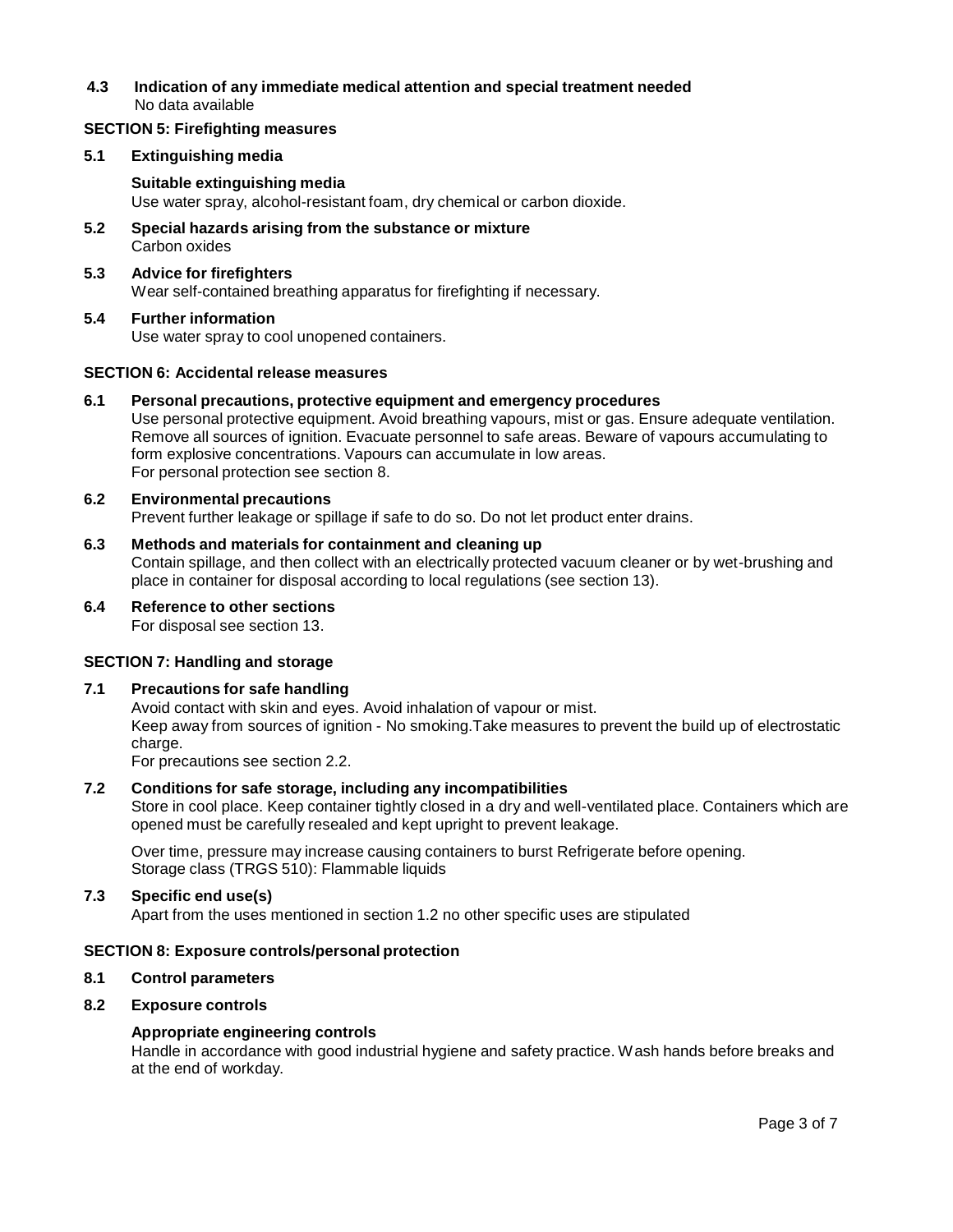#### **Personal protective equipment**

#### **Eye/face protection**

Face shield and safety glasses Use equipment for eye protection tested and approved under appropriate government standards such as NIOSH (US) or EN 166(EU).

## **Skin protection**

Handle with gloves. Gloves must be inspected prior to use. Use proper glove removal technique (without touching glove's outer surface) to avoid skin contact with this product. Dispose of contaminated gloves after use in accordance with applicable laws and good laboratory practices. Wash and dry hands.

#### **Respiratory protection**

Where risk assessment shows air-purifying respirators are appropriate use (US) or type AXBEK (EN 14387) respirator cartridges as a backup to engine protection, use a full-face supplied air respirator. Use respirators and components tested and approved under appropriate government standards such as NIOSH (US) or CEN (EU).

#### **Control of environmental exposure**

Prevent further leakage or spillage if safe to do so. Do not let product enter drains.

## **SECTION 9: Physical and chemical properties**

## **9.1 Information on basic physical and chemical properties**

| a) | Appearance                                         | Form: liquid<br>Colour: colourless                                 |
|----|----------------------------------------------------|--------------------------------------------------------------------|
| b) | Odour                                              | No data available                                                  |
| c) | <b>Odour Threshold</b>                             | No data available                                                  |
| d) | pH                                                 | 4.0 - 5.0 at 200 g/l at 20 °C                                      |
| e) | Melting point/freezing<br>point                    | Melting point/range: -100 °C - lit.                                |
| f) | Initial boiling point and<br>boiling range         | 32 - 34 °C - lit.                                                  |
| g) | Flash point                                        | -19 °C - closed cup                                                |
| h) | Evaporation rate                                   | No data available                                                  |
| i) | Flammability (solid, gas)                          | No data available                                                  |
| j) | Upper/lower<br>flammability or<br>explosive limits | Upper explosion limit: 23 %(V)<br>Lower explosion limit: $5\%$ (V) |
| k) | Vapour pressure                                    | 476.2 mmHg at 20 °C<br>1,696.3 mmHg at 55 °C                       |
| I) | Vapour density                                     | $2.07 - (Air = 1.0)$                                               |
| m) | Relative density                                   | 0.974 g/mL at 20 °C                                                |
| n) | Water solubility                                   | soluble                                                            |
| O) | Partition coefficient: n-<br>octanol/water         | log Pow: -0.21                                                     |
| p) | Auto-ignition<br>temperature                       | No data available                                                  |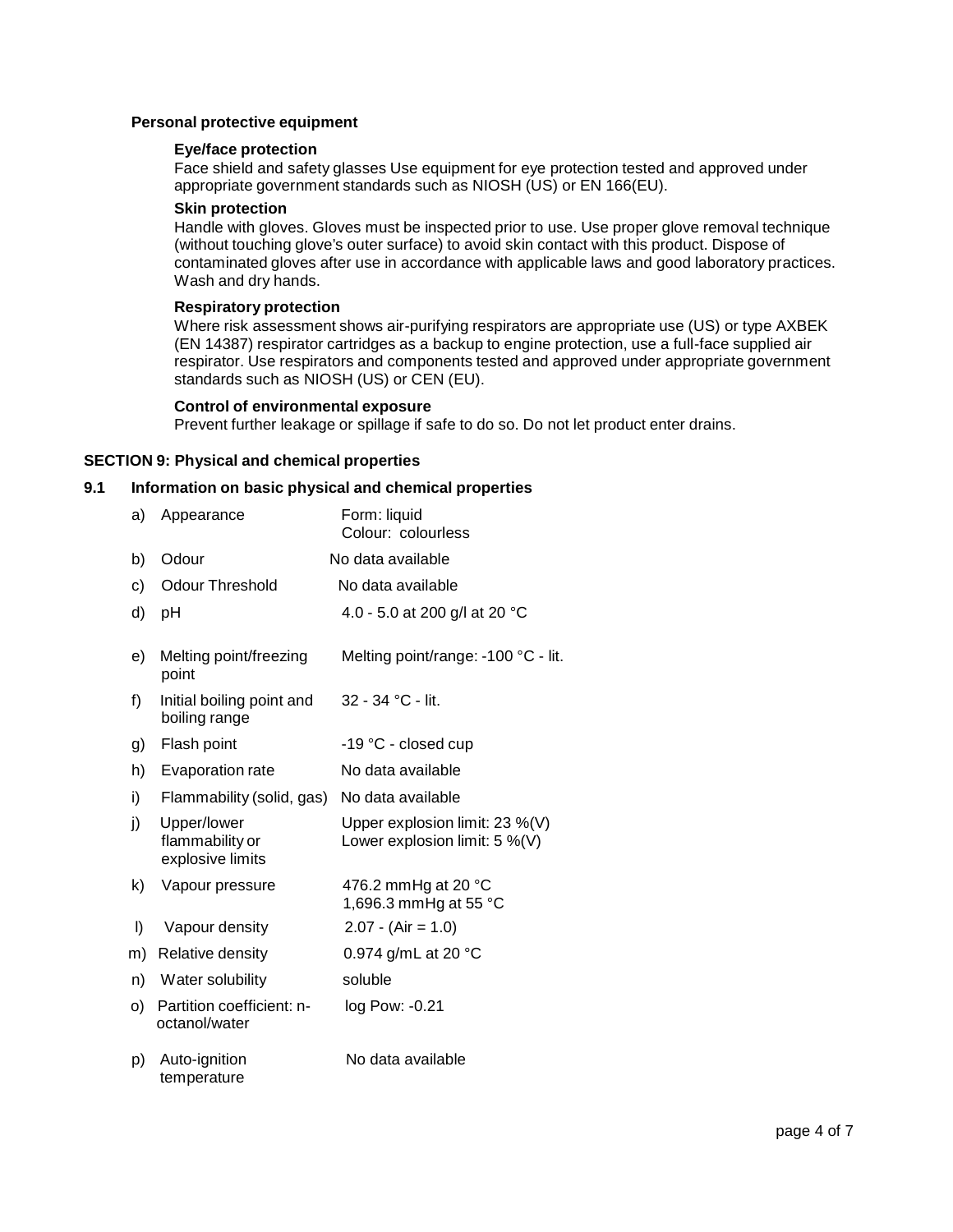- q) Decomposition temperature No data available
- r) Viscosity No data available
- s) Explosive properties No data available
- t) Oxidizing properties No data available

#### **9.2 Other safety information**

Relative vapour density  $2.07 - (Air = 1.0)$ 

#### **SECTION 10: Stability and reactivity**

- **10.1 Reactivity** No data available
- **10.2 Chemical stability** Stable under recommended storage conditions.
- **10.3 Possibility of hazardous reactions** No data available
- **10.4 Conditions to avoid** Heat, flames and sparks.
- **10.5 Incompatible materials** Oxidizing agents
- **10.6 Hazardous decomposition products** Hazardous decomposition products formed under fire conditions. - Carbon oxides Other decomposition products - No data available In the event of fire: see section 5

#### **SECTION 11: Toxicological information**

## **11.1 Information on toxicological effects**

## **Acute toxicity**

LD50 Oral - Rabbit - 1,622 mg/kg(Methyl formate) Inhalation: Classified according to Regulation (EU) 1272/2008, Annex VI (Table 3.1/3.2)(Methyl formate) Dermal: No data available(Methyl formate)

#### **Skin corrosion/irritation**

Skin - Rabbit(Methyl formate) Result: No skin irritation

**Serious eye damage/eye irritation** Eyes - Rabbit(Methyl formate) Result: Moderate eye irritation

**Respiratory orskin sensitisation** No data available(Methyl formate)

**Germ cell mutagenicity**

No data available(Methyl formate)

#### **Carcinogenicity**

IARC: No component of this product present at levels greater than or equal to 0.1% is identified as probable, possible or confirmed human carcinogen by IARC.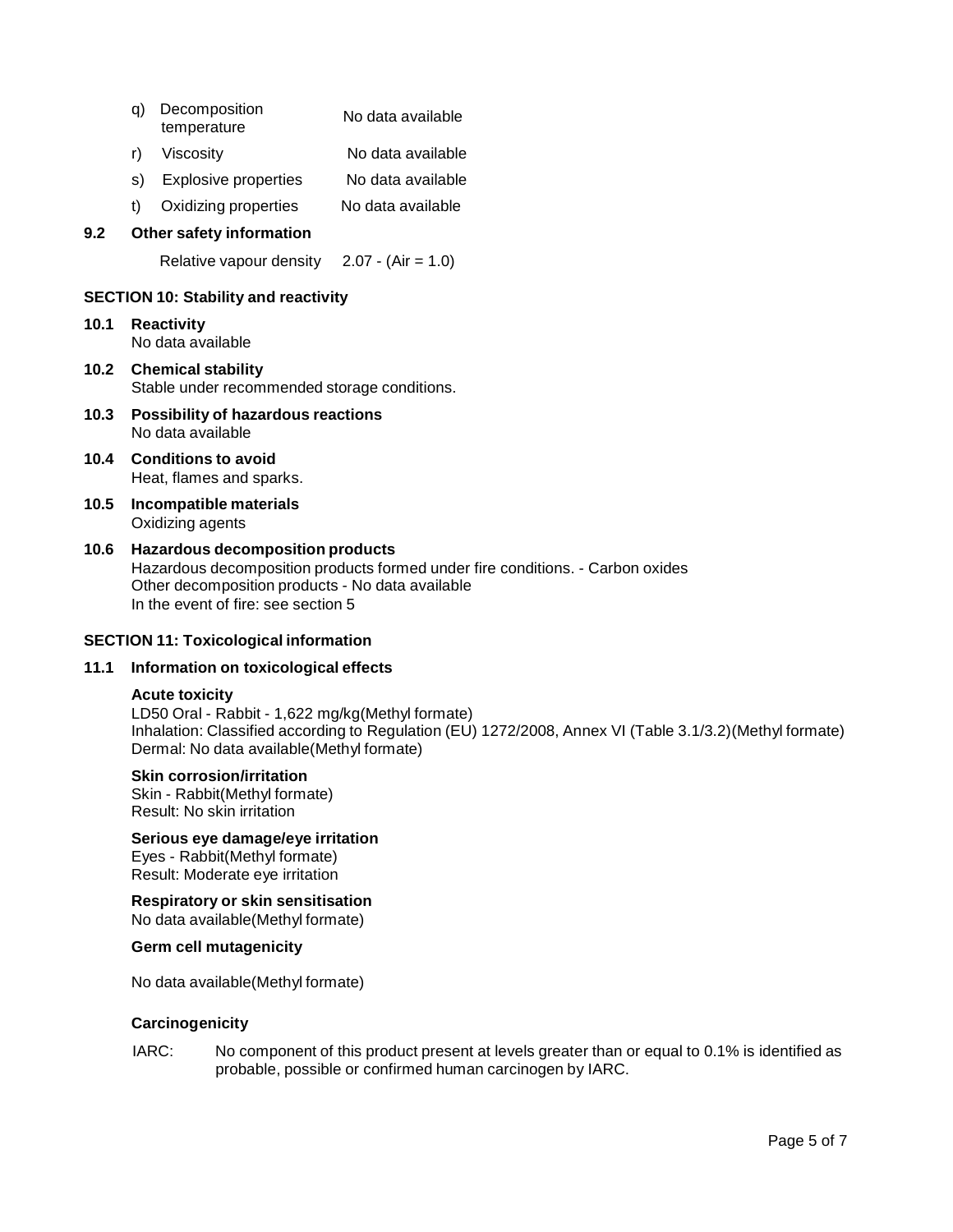## **Reproductive toxicity**

No data available(Methyl formate)

#### **Specific target organ toxicity - single exposure**

Inhalation - May cause respiratory irritation. - Respiratory Tract(Methyl formate) Classified according to Regulation (EU) 1272/2008, Annex VI (Table 3.1/3.2)

**Specific target organ toxicity - repeated exposure** No data available

# **Aspiration hazard**

No data available(Methyl formate)

#### **Additional Information**

RTECS: LQ8925000

Cough, Shortness of breath, Headache, Nausea, Vomiting, To the best of our knowledge, the chemical, physical, and toxicological properties have not been thoroughly investigated.(Methyl formate)

#### **SECTION 12: Ecological information**

#### **12.1 Toxicity**

Toxicity to fish LC50 - Leuciscus idus (Golden orfe) - 120 mg/l - 96 h(Methyl formate)

Toxicity to daphnia and other aquatic invertebrates EC50 - Daphnia magna (Water flea) - > 500 mg/l - 48 h(Methyl formate)

- **12.2 Persistence and degradability** Biodegradability
- **12.3 Bioaccumulative potential** No data available
- **12.4 Mobility in soil** No data available(Methyl formate)

## **12.5 Results of PBT and vPvB assessment**

This substance/mixture contains no components considered to be either persistent, bioaccumulative and toxic (PBT), or very persistent and very bioaccumulative (vPvB) at levels of 0.1% or higher.

#### **12.6 Other adverse effects**

No data available

#### **SECTION 13: Disposal considerations**

#### **13.1 Waste treatment methods**

#### **Product**

Burn in a chemical incinerator equipped with an afterburner and scrubber b highly flammable. Offer surplus and non-recyclable solutions to a licensed disposal company.

# **Contaminated packaging**

Dispose of as unused product.

## **SECTION 14: Transport information**

# **14.1 UN number**

| ADR/RID: 1243 | <b>IMDG: 1243</b> | IATA: 1243 |
|---------------|-------------------|------------|
|---------------|-------------------|------------|